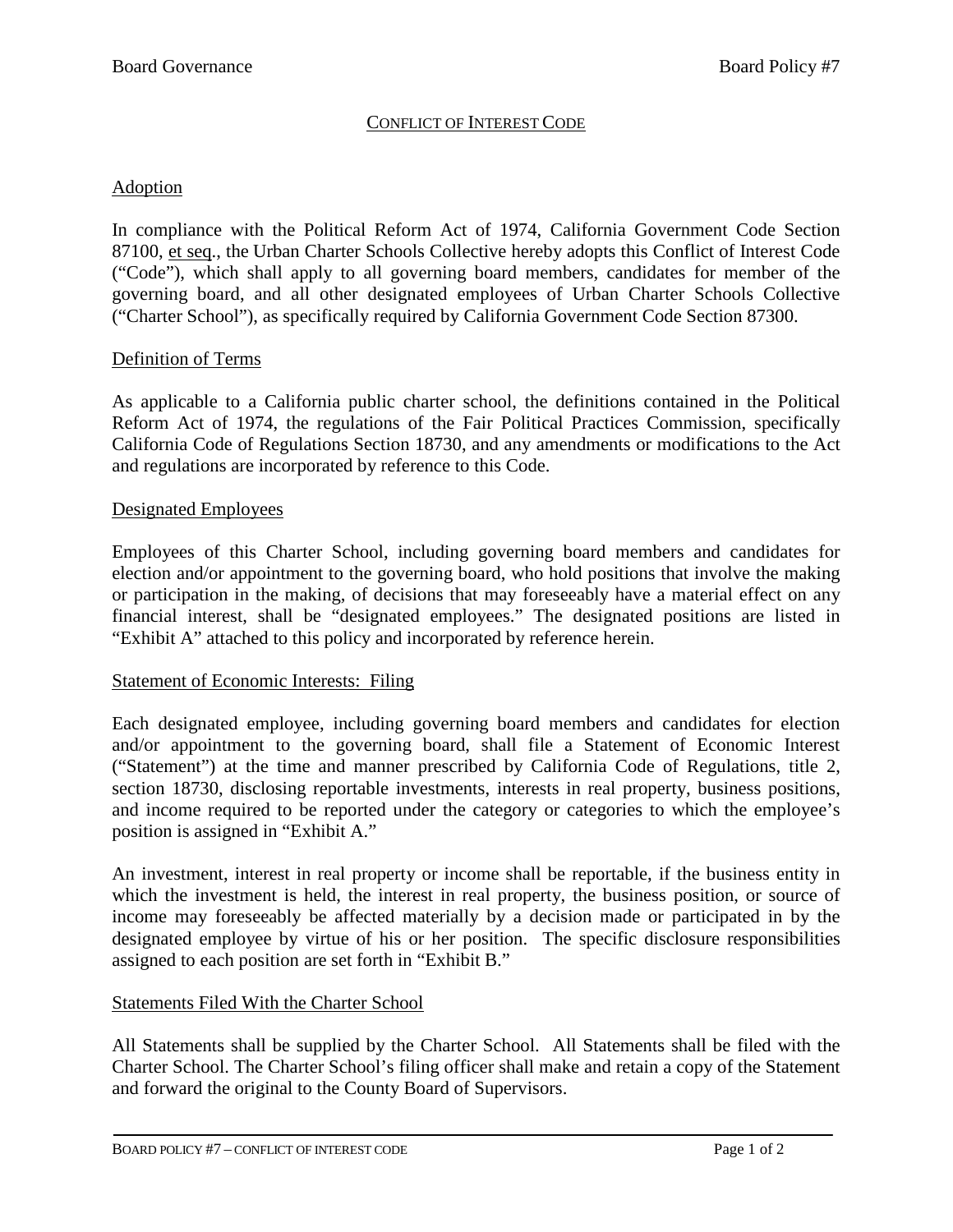## **Disqualification**

No designated employee shall make, participate in making, or try to use his/her official position to influence any Charter School decision which he/she knows or has reason to know will have a reasonably foreseeable material financial effect, distinguishable from its effect on the public generally, on the official or a member of his or her immediate family.

### Manner of Disqualification

### *Non-Governing Board Member Designated Employees*

When a non-Governing Board member designated employee determines that he/she should not make a decision because of a disqualifying interest, he/she should submit a written disclosure of the disqualifying interest to his/her immediate supervisor. The supervisor shall immediately reassign the matter to another employee and shall forward the disclosure notice to the Charter School Principal, who shall record the employee's disqualification. In the case of a designated employee who is head of an agency, this determination and disclosure shall be made in writing to his/her appointing authority.

### *Governing Board Member Designated Employees*

Governing Board members shall disclose a disqualifying interest at the meeting during which consideration of the decision takes place. This disclosure shall be made part of the Board's official record. The Board member shall refrain from participating in the decision in any way (i.e., the Board member with the disqualifying interest shall refrain from voting on the matter and shall leave the room during Board discussion and when the final vote is taken) and comply with any applicable provisions of the Charter School bylaws.

Adopted: 10/10/2011 URBAN CHARTER SCHOOLS COLLECTIVE Amended: 02/10/2015 Sacramento, California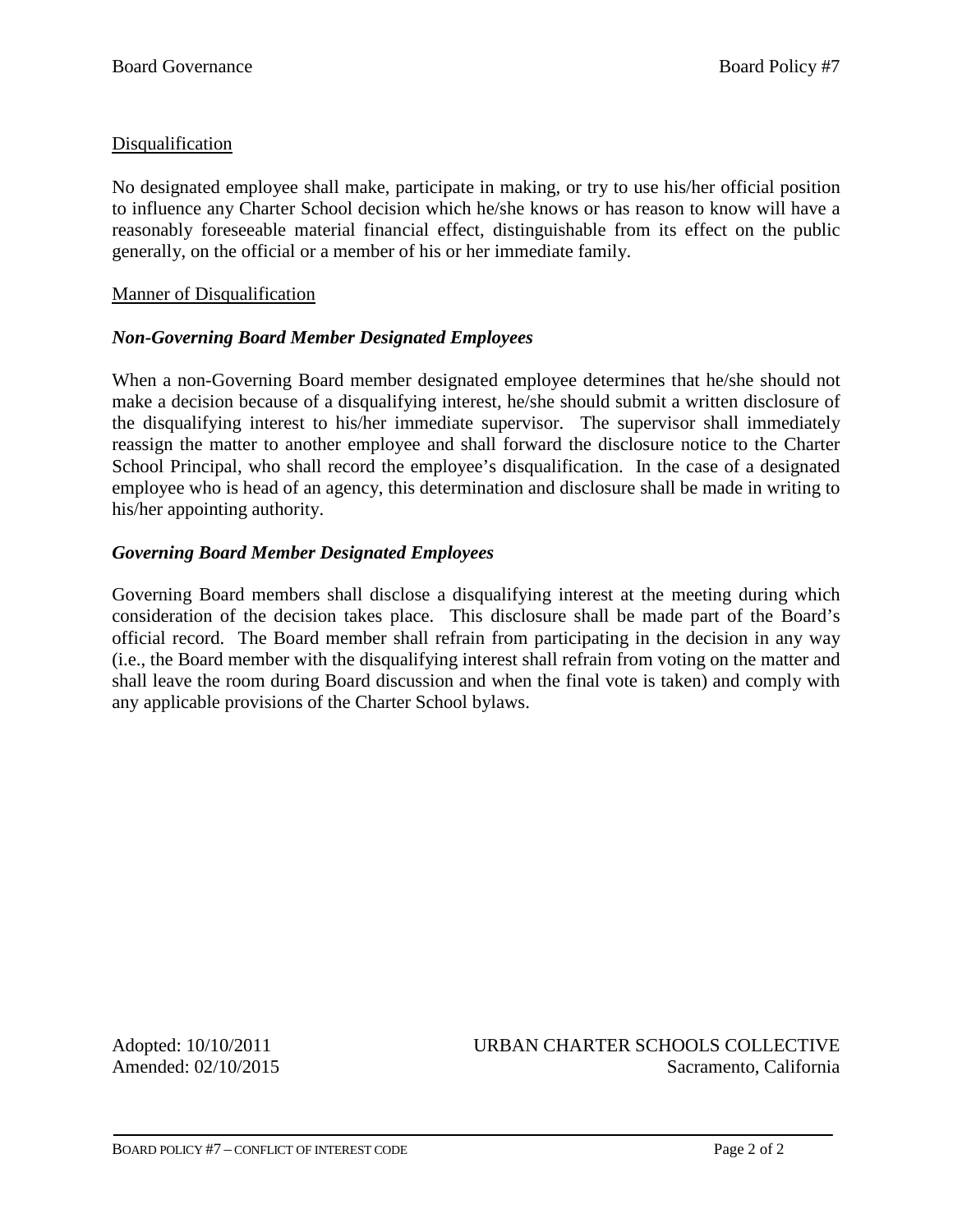## **EXHIBIT A**

## Designated Positions

| <b>Designated Position</b>     | <b>Assigned Disclosure Category</b> |
|--------------------------------|-------------------------------------|
|                                |                                     |
| Members of the Governing Board | 1, 2, 3                             |
| <b>CEO/President</b>           | 1, 2, 3                             |
| Chairman of the Board          | 1, 2, 3                             |
| CFO/Treasurer                  | 1, 2, 3                             |
| Secretary                      | 1, 2, 3                             |
| Superintendent                 | 1, 2, 3                             |
| Principal of Charter School    | 1, 2, 3                             |
| <b>Chief Business Officer</b>  | 1, 2, 3                             |
| Consultants                    | $\ast$                              |

\*Consultants are included in the list of designated positions and shall disclose pursuant to the broadest disclosure category in the code, subject to the following limitation:

The CEO may determine in writing that a particular consultant, although a "designated position," is hired to perform a range of duties that is limited in scope and thus is not required to fully comply with the disclosure requirements in this section. Such written determination shall include a description of the consultant's duties and, based upon that description, a statement of the extent of disclosure requirements. The CEO's determination is a public record and shall be retained for public inspection in the same manner and location as this conflict-of-interest code. (Gov. Code Section 81008.)